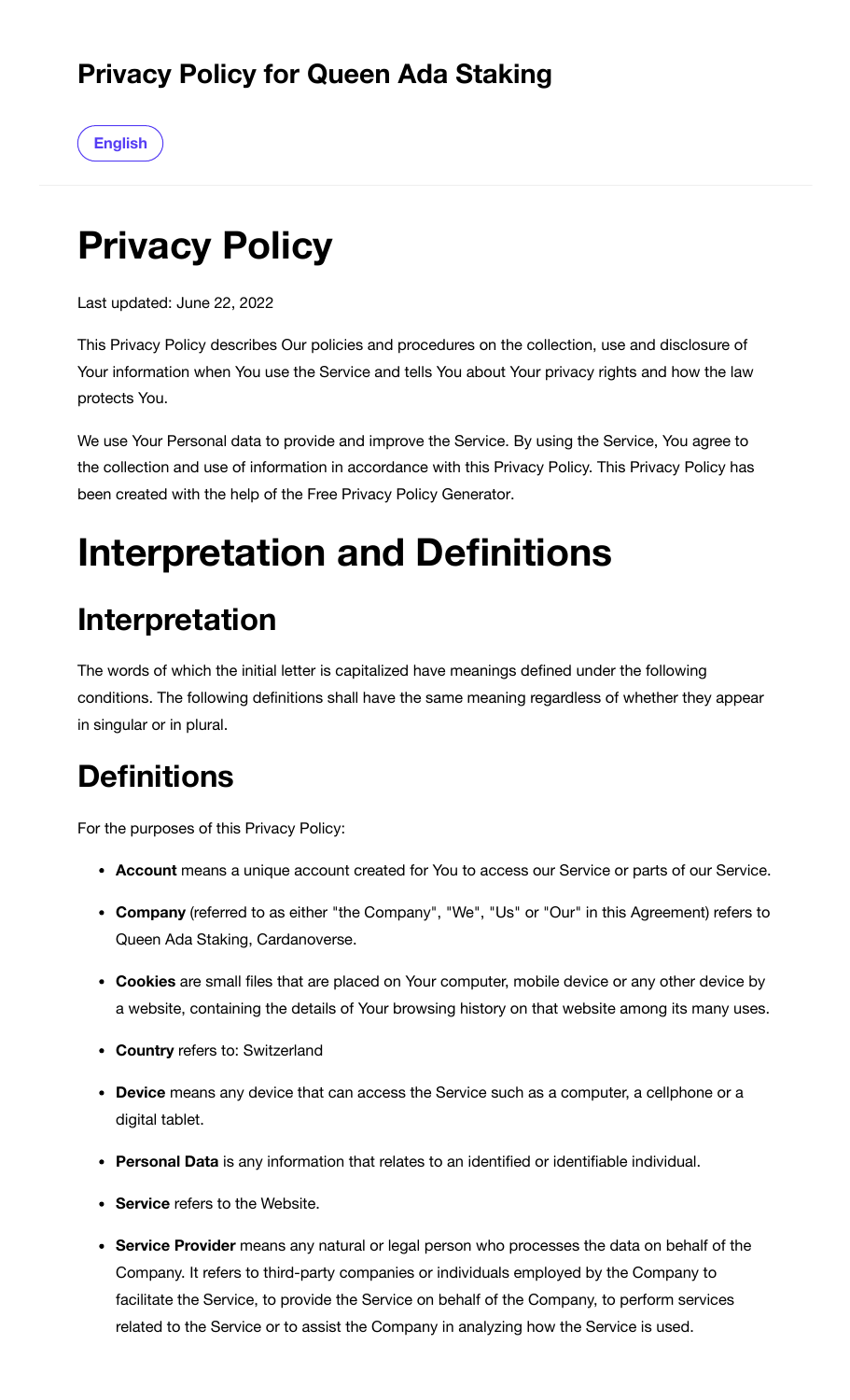- **Usage Data** refers to data collected automatically, either generated by the use of the Service or from the Service infrastructure itself (for example, the duration of a page visit).
- Website refers to Queen Ada Staking, accessible from [https://queenada.com](https://queenada.com/)
- **You** means the individual accessing or using the Service, or the company, or other legal entity on behalf of which such individual is accessing or using the Service, as applicable.

# **Collecting and Using Your Personal Data**

## **Types of Data Collected**

#### **Personal Data**

While using Our Service, We may ask You to provide Us with certain personally identifiable information that can be used to contact or identify You. Personally identifiable information may include, but is not limited to:

Usage Data

#### **Usage Data**

Usage Data is collected automatically when using the Service.

Usage Data may include information such as Your Device's Internet Protocol address (e.g. IP address), browser type, browser version, the pages of our Service that You visit, the time and date of Your visit, the time spent on those pages, unique device identifiers and other diagnostic data.

When You access the Service by or through a mobile device, We may collect certain information automatically, including, but not limited to, the type of mobile device You use, Your mobile device unique ID, the IP address of Your mobile device, Your mobile operating system, the type of mobile Internet browser You use, unique device identifiers and other diagnostic data.

We may also collect information that Your browser sends whenever You visit our Service or when You access the Service by or through a mobile device.

### **Tracking Technologies and Cookies**

We use Cookies and similar tracking technologies to track the activity on Our Service and store certain information. Tracking technologies used are beacons, tags, and scripts to collect and track information and to improve and analyze Our Service. The technologies We use may include:

- **Cookies or Browser Cookies.** A cookie is a small file placed on Your Device. You can instruct Your browser to refuse all Cookies or to indicate when a Cookie is being sent. However, if You do not accept Cookies, You may not be able to use some parts of our Service. Unless you have adjusted Your browser setting so that it will refuse Cookies, our Service may use Cookies.
- **Flash Cookies.** Certain features of our Service may use local stored objects (or Flash Cookies) to collect and store information about Your preferences or Your activity on our Service. Flash Cookies are not managed by the same browser settings as those used for Browser Cookies. For more information on how You can delete Flash Cookies, please read "Where can I change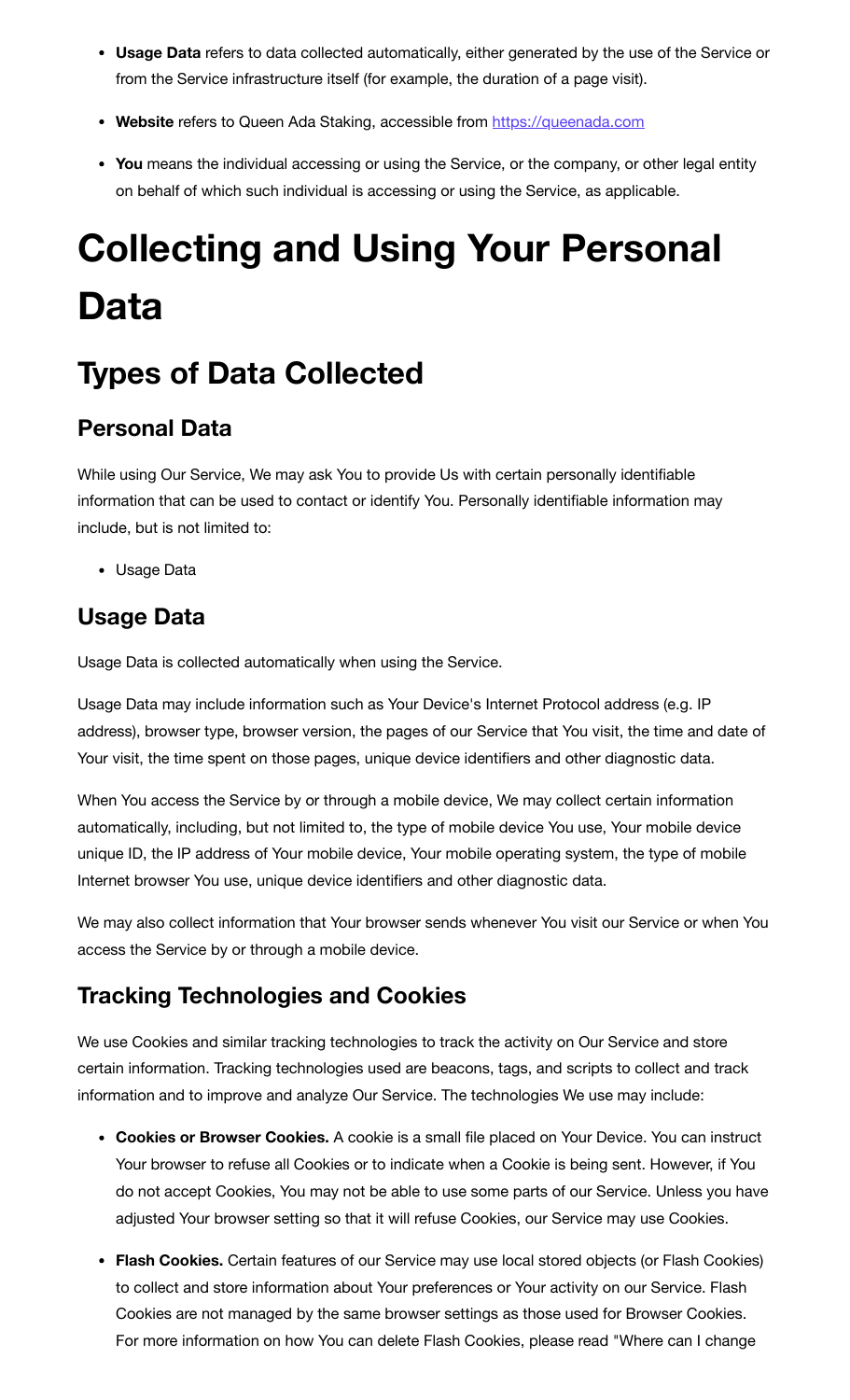the settings for disabling, or deleting local shared objects?" available at https://helpx.adobe.com/flash-player/kb/disable-local-shared-objects[flash.html#main\\_Where\\_can\\_I\\_change\\_the\\_settings\\_for\\_disabling\\_\\_or\\_deleting\\_local\\_shared\\_objects\\_](https://helpx.adobe.com/flash-player/kb/disable-local-shared-objects-flash.html#main_Where_can_I_change_the_settings_for_disabling__or_deleting_local_shared_objects_)

**Web Beacons.** Certain sections of our Service and our emails may contain small electronic files known as web beacons (also referred to as clear gifs, pixel tags, and single-pixel gifs) that permit the Company, for example, to count users who have visited those pages or opened an email and for other related website statistics (for example, recording the popularity of a certain section and verifying system and server integrity).

Cookies can be "Persistent" or "Session" Cookies. Persistent Cookies remain on Your personal computer or mobile device when You go offline, while Session Cookies are deleted as soon as You close Your web browser. Learn more about cookies on the Free [Privacy Policy website](https://www.freeprivacypolicy.com/blog/sample-privacy-policy-template/#Use_Of_Cookies_And_Tracking) article.

We use both Session and Persistent Cookies for the purposes set out below:

#### **Necessary / Essential Cookies**

Type: Session Cookies

Administered by: Us

Purpose: These Cookies are essential to provide You with services available through the Website and to enable You to use some of its features. They help to authenticate users and prevent fraudulent use of user accounts. Without these Cookies, the services that You have asked for cannot be provided, and We only use these Cookies to provide You with those services.

#### **Cookies Policy / Notice Acceptance Cookies**

Type: Persistent Cookies

Administered by: Us

Purpose: These Cookies identify if users have accepted the use of cookies on the Website.

#### **Functionality Cookies**

Type: Persistent Cookies

#### Administered by: Us

Purpose: These Cookies allow us to remember choices You make when You use the Website, such as remembering your login details or language preference. The purpose of these Cookies is to provide You with a more personal experience and to avoid You having to re-enter your preferences every time You use the Website.

For more information about the cookies we use and your choices regarding cookies, please visit our Cookies Policy or the Cookies section of our Privacy Policy.

## **Use of Your Personal Data**

The Company may use Personal Data for the following purposes:

**To provide and maintain our Service**, including to monitor the usage of our Service.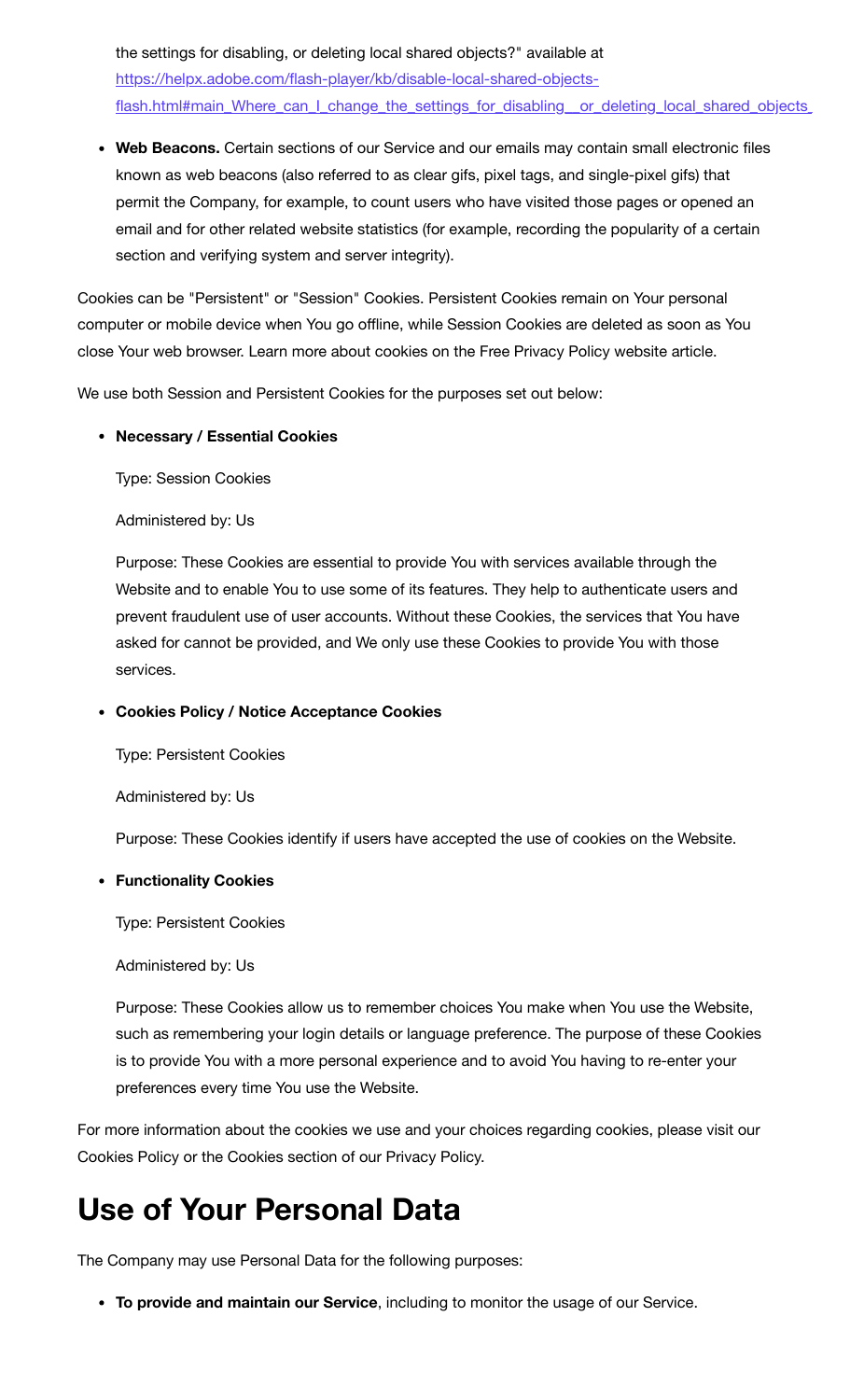- **To manage Your Account:** to manage Your registration as a user of the Service. The Personal Data You provide can give You access to different functionalities of the Service that are available to You as a registered user.
- **For the performance of a contract:** the development, compliance and undertaking of the purchase contract for the products, items or services You have purchased or of any other contract with Us through the Service.
- **To contact You:** To contact You by email, telephone calls, SMS, or other equivalent forms of electronic communication, such as a mobile application's push notifications regarding updates or informative communications related to the functionalities, products or contracted services, including the security updates, when necessary or reasonable for their implementation.
- **To provide You** with news, special offers and general information about other goods, services and events which we offer that are similar to those that you have already purchased or enquired about unless You have opted not to receive such information.
- **To manage Your requests:** To attend and manage Your requests to Us.
- **For business transfers:** We may use Your information to evaluate or conduct a merger, divestiture, restructuring, reorganization, dissolution, or other sale or transfer of some or all of Our assets, whether as a going concern or as part of bankruptcy, liquidation, or similar proceeding, in which Personal Data held by Us about our Service users is among the assets transferred.
- **For other purposes**: We may use Your information for other purposes, such as data analysis, identifying usage trends, determining the effectiveness of our promotional campaigns and to evaluate and improve our Service, products, services, marketing and your experience.

We may share Your personal information in the following situations:

- **With Service Providers:** We may share Your personal information with Service Providers to monitor and analyze the use of our Service, to contact You.
- **For business transfers:** We may share or transfer Your personal information in connection with, or during negotiations of, any merger, sale of Company assets, financing, or acquisition of all or a portion of Our business to another company.
- **With Affiliates:** We may share Your information with Our affiliates, in which case we will require those affiliates to honor this Privacy Policy. Affiliates include Our parent company and any other subsidiaries, joint venture partners or other companies that We control or that are under common control with Us.
- **With business partners:** We may share Your information with Our business partners to offer You certain products, services or promotions.
- **With other users:** when You share personal information or otherwise interact in the public areas with other users, such information may be viewed by all users and may be publicly distributed outside.
- **With Your consent**: We may disclose Your personal information for any other purpose with Your consent.

## **Retention of Your Personal Data**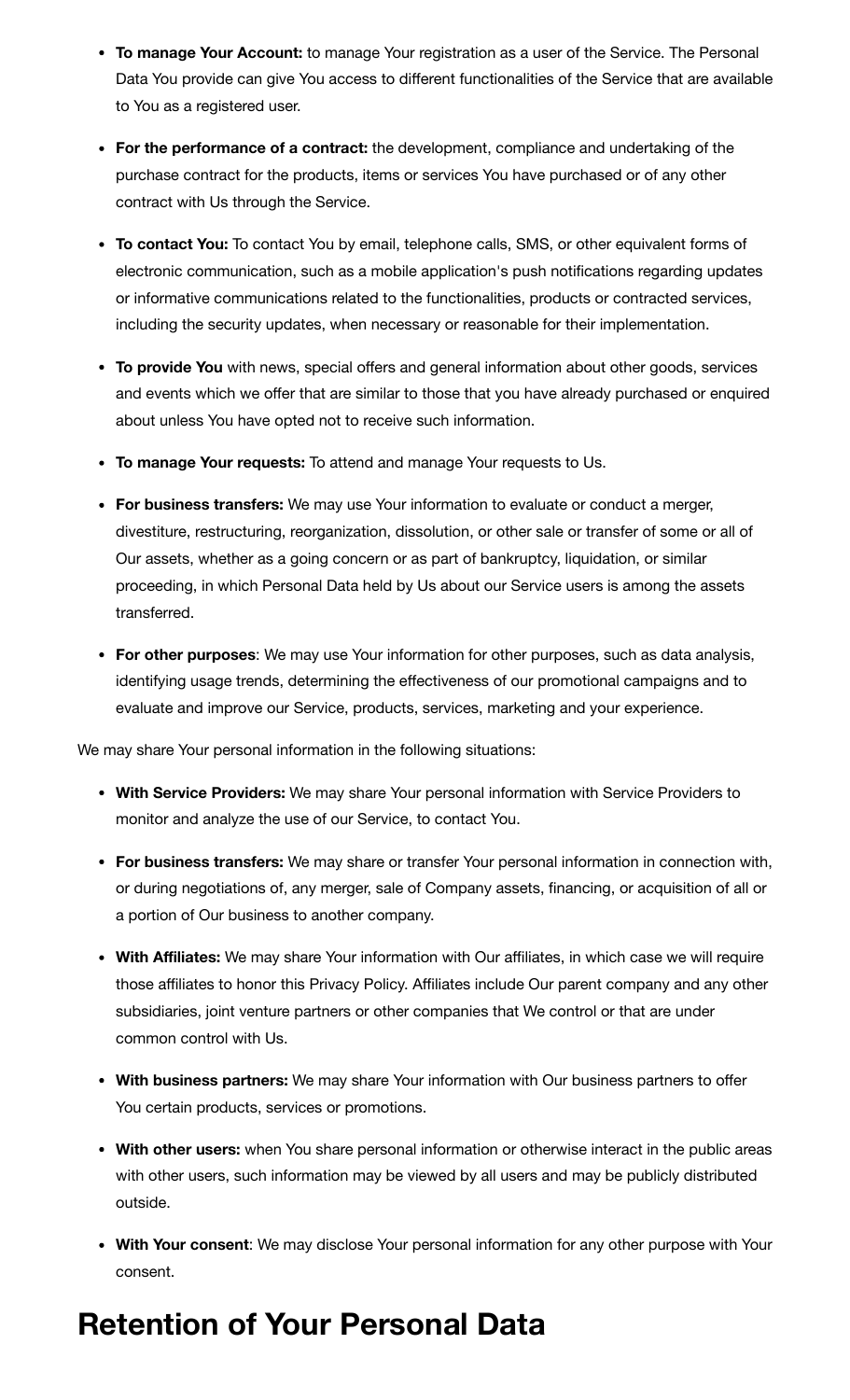The Company will retain Your Personal Data only for as long as is necessary for the purposes set out in this Privacy Policy. We will retain and use Your Personal Data to the extent necessary to comply with our legal obligations (for example, if we are required to retain your data to comply with applicable laws), resolve disputes, and enforce our legal agreements and policies.

The Company will also retain Usage Data for internal analysis purposes. Usage Data is generally retained for a shorter period of time, except when this data is used to strengthen the security or to improve the functionality of Our Service, or We are legally obligated to retain this data for longer time periods.

## **Transfer of Your Personal Data**

Your information, including Personal Data, is processed at the Company's operating offices and in any other places where the parties involved in the processing are located. It means that this information may be transferred to — and maintained on — computers located outside of Your state, province, country or other governmental jurisdiction where the data protection laws may differ than those from Your jurisdiction.

Your consent to this Privacy Policy followed by Your submission of such information represents Your agreement to that transfer.

The Company will take all steps reasonably necessary to ensure that Your data is treated securely and in accordance with this Privacy Policy and no transfer of Your Personal Data will take place to an organization or a country unless there are adequate controls in place including the security of Your data and other personal information.

## **Disclosure of Your Personal Data**

### **Business Transactions**

If the Company is involved in a merger, acquisition or asset sale, Your Personal Data may be transferred. We will provide notice before Your Personal Data is transferred and becomes subject to a different Privacy Policy.

#### **Law enforcement**

Under certain circumstances, the Company may be required to disclose Your Personal Data if required to do so by law or in response to valid requests by public authorities (e.g. a court or a government agency).

### **Other legal requirements**

The Company may disclose Your Personal Data in the good faith belief that such action is necessary to:

- Comply with a legal obligation
- Protect and defend the rights or property of the Company
- Prevent or investigate possible wrongdoing in connection with the Service
- Protect the personal safety of Users of the Service or the public
- Protect against legal liability